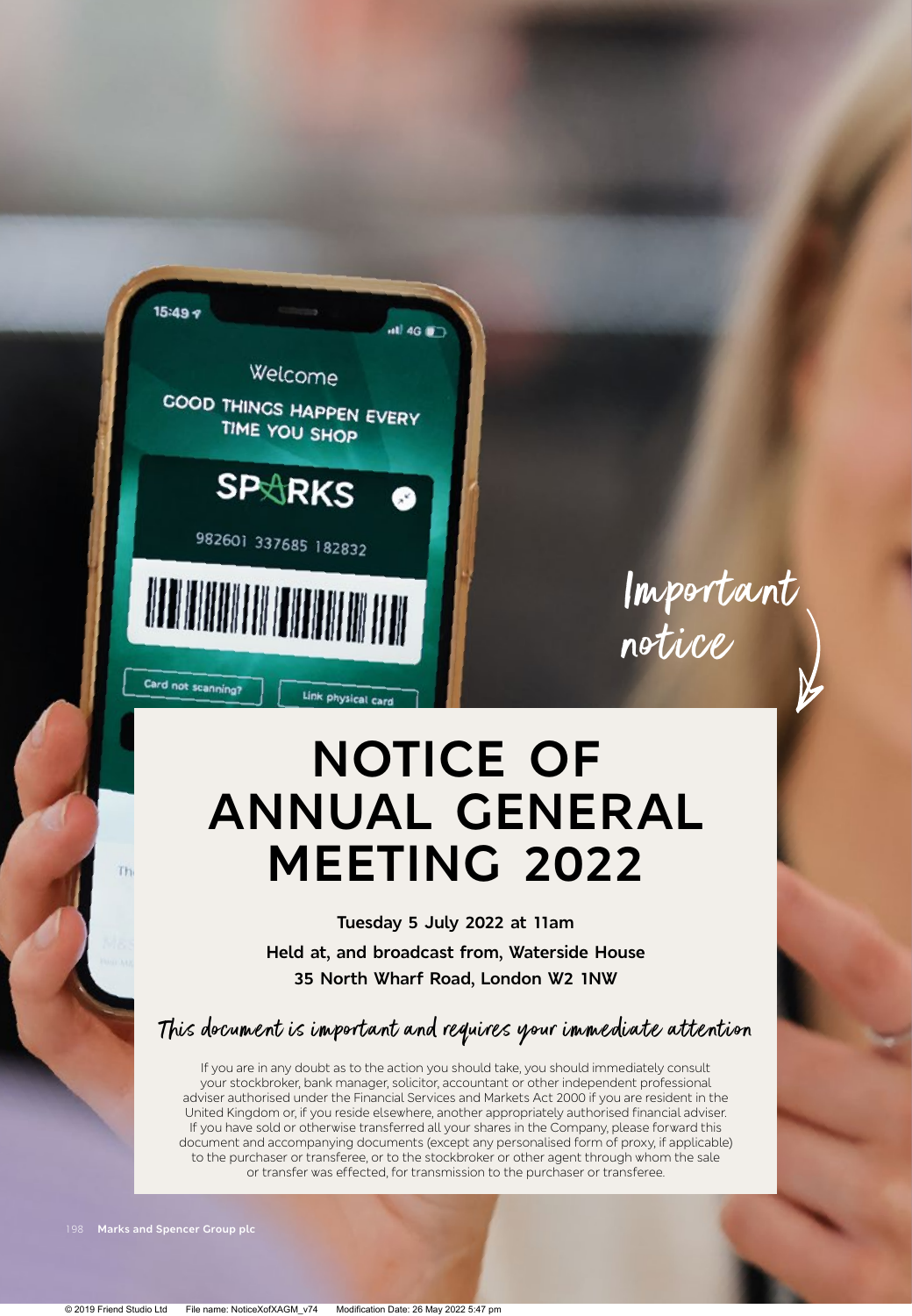# **DEAR SHAREHOLDER**



# **I AM PLEASED TO ANNOUNCE THE 21ST ANNUAL GENERAL MEETING OF MARKS AND SPENCER GROUP PLC WILL BE HELD ON 5 JULY 2022.**  $\frac{1}{2}$ **))**<br>ETING

Nick Folland, General Counsel and Company Secretary

#### **ANNUAL GENERAL MEETING ("AGM")**

As we have noted in our Annual Report, the AGM is a key date in the Board's calendar. Alongside presenting the Company's performance and strategy to shareholders, it is the Board's opportunity to listen and respond to your questions.

Last year's digital AGM once again received higher levels of shareholder engagement than the previous year's. As such, we heard views and received questions from far more of you than in recent years, and particularly when compared with our physically held meetings. We are therefore confident that our approach to a digitally-enabled AGM is far more accessible, engaging and democratic.

#### **For this reason, the 2022 AGM will again be a fully digitally-enabled meeting, broadcast from M&S' Waterside House Support Centre at 11am on 5 July 2022.**

I'm very pleased that we will also be joined by Anita Anand who will be acting as this year's shareholder advocate. Anita will be known to many of you as a leading radio and television broadcaster, journalist and author. As your shareholder advocate, she will ensure your views and questions are put to the Board.

For statutory and regulatory purposes, the place of meeting will be Waterside House, 35 North Wharf Road, London W2 1NW. Shareholders are invited to participate in the AGM electronically via the Lumi AGM platform, which you can access by logging on to **https://web. lumiagm.com/124-849-127**. On this website, you will be able to submit questions and your voting instructions, both during the meeting and in advance. A step-by-step guide on how to join the meeting electronically and submit your votes and questions can be found on page 209.

We strongly encourage you to log on and submit any questions you might have in advance of the meeting, so that your views are heard even if you are unable to participate live.

**Shareholders are advised not to travel to the venue on the day, as the meeting will be fully digitally enabled.**  Board members will not be available for interaction with shareholders in person, as they will be taking part in the meeting broadcast under studio conditions. Any shareholders travelling to the venue against the Board's recommendation will be advised to join the meeting electronically, and will be provided with assistance to do so, if needed. Refreshments will not be provided.

#### **YOUR VOTE COUNTS**

Your vote is important to us. You can:

- Join the AGM live online and vote electronically via the Lumi AGM platform. Please see page 209 of this Notice for further details.
- Register your proxy vote electronically by logging on to either the Lumi AGM platform, our Registrar's website, **shareview.co.uk**, or by using the service offered by Euroclear UK & Ireland Limited for members of CREST.
- Complete and return a paper proxy form (enclosed with this Notice if you have elected for hard copy documents, or otherwise available from Equiniti on request, by calling the shareholder helpline on 0345 609 0810).

## **VOTING BEFORE THE MEETING**

All shareholders are encouraged to vote either in advance or on the day. There are several ways to submit your voting instructions before the meeting, which are available from the publication date of this Notice:

- (1) The Lumi AGM platform.
- (2) Equiniti's Shareview website.
- (3) The CREST or Proxymity electronic proxy appointment platforms.
- (4) By completing and returning a paper proxy form.

Votes submitted electronically via the Lumi or Shareview websites, or via the CREST or Proxymity platforms, (options 1, 2 and 3 above) should be registered by no later than 11am on Friday 1 July 2022. After then, you will no longer be able to submit your proxy vote via Shareview, CREST or Proxymity. Voting via the Lumi website will also close at this time, but will reopen for voting on the day of the meeting.

Paper proxy votes (option 4 above) must be received by no later than 11am on Friday 1 July 2022. Paper proxy forms are available from Equiniti on request; you can call our shareholder helpline on 0345 609 0810, or use any of Equiniti's alternative contact details listed on page 210.

You will be able to vote in one of three ways for each of the resolutions: "For", "Against" or "Vote Withheld". Please note that a "Vote Withheld" is not a vote in law and will not be counted in the calculation of votes "For" and "Against" each resolution.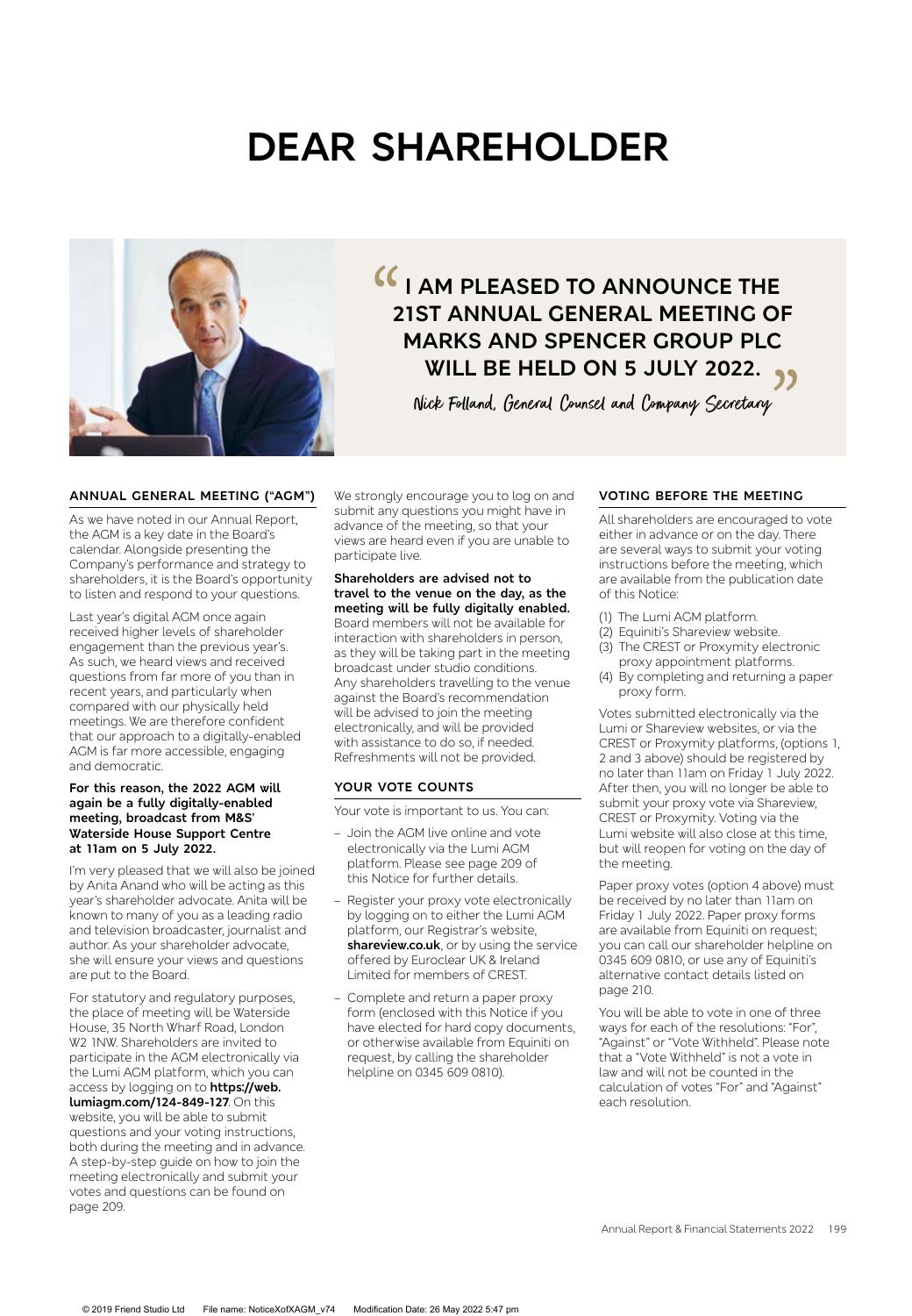# **NOTICE OF MEETING 2022 CONTINUED**

#### **JOINING THE MEETING AND VOTING ON THE DAY**

You can watch the broadcast live, vote and ask questions on the day of the meeting via the Lumi website. Please refer to pages 208 to 209 for instructions on how to join the meeting and submit your votes and questions on the day.

Voting on all resolutions on the day will be by way of a poll and the Lumi website will reopen at 9.30am on Tuesday 5 July for this purpose. Votes can be cast once the Chairman has declared the poll open.

#### **QUESTIONS**

On the day, your questions will be posed to the Board by Anita Anand. Where we receive a number of questions covering the same topic, Anita will group these to address as many of your queries as possible.

It is, of course, important to us that we have the opportunity to hear from you, our shareholders, directly. You will have the opportunity to ask a question live during the meeting by telephone; full details and instructions will be provided on the Lumi AGM platform on the day of the AGM.

If you would like to ask your question at the AGM in person, you can send us a video recording of yourself asking your question by email to **AGMquestionsubmission@ marks-and-spencer.com**, to be received by no later than 5pm on Friday 1 July.

#### **VOTING RESULTS**

The results of the voting will be announced through a Regulatory Information Service and will be published on our website, **marksandspencer.com/ thecompany**, on 5 July 2022, or as soon as reasonably practicable thereafter.

In 2021, all resolutions were passed at the meeting with votes ranging from 93.27% to 99.98% in favour.

#### **EXPLANATORY NOTES**

An explanation of each of the resolutions to be voted on at the AGM is set out below and on pages 201 to 202.

#### **M&S WEBSITE**

Our corporate website,

**marksandspencer.com/thecompany**, is the principal means we use to communicate with our shareholders. There is a wealth of information online including:

 **A copy of our full Annual Report, which includes our Strategic Report.**

 **All the latest M&S news, press releases and investor presentations.**

 **A detailed account of our approach to corporate governance at M&S.**

#### **EXPLANATORY NOTES TO THE RESOLUTIONS**

# **TO RECEIVE THE REPORTS AND ACCOUNTS 1**

The Board asks that shareholders receive the Annual Report and Financial Statements for the 52 weeks ended 2 April 2022.

#### **APPROVAL OF THE DIRECTORS' REMUNERATION REPORT 2**

The Directors' Remuneration Report sets out the pay and benefits received by each of the directors for the year ended 2 April 2022. In line with legislation, this vote is advisory and the directors' entitlement to remuneration is not conditional on it.

# **ELECTION OF DIRECTORS 3-13**

The directors believe that the Board continues to maintain an appropriate balance of knowledge and skills and that all the non-executive directors are independent in character and judgement. This follows a process of formal evaluation, which confirms that each director in office at the time of the evaluation makes an effective and valuable contribution to the Board and demonstrates commitment to the role (including making sufficient time available for Board and Committee meetings and other duties as required).

As announced on 10 March 2022, Steve Rowe will stand down as CEO on 25 May 2022 as part of a planned succession programme. Stuart Machin and Katie Bickerstaffe will both join the Board on 25 May 2022 as CEO and Co-CEO respectively. Stuart joined M&S as Food Managing Director in April 2018 with nearly 30 years' experience in the food, fashion and home retail sector, and was appointed joint Chief Operating Officer in May 2021. Katie previously served on the Board as a non-executive director from 2018, bringing extensive experience of digital, retail and operations and leading consumer-focused businesses. She joined the business as

Chief Strategy and Transformation Director in April 2020 and was later appointed Chief Operating Officer in May 2021.

The Board notes that while Andy Halford has been a non-executive director for more than nine years, he is still considered to be independent in both character and judgement. He has no other significant links to the Company, and continues to make an effective and valuable contribution. The Board believes Andy's re-election will provide valuable continuity during the CEO transition. Further details on the Board's assessment of Andy's independence can be found in the Annual Report on pages 59 and 67.

In accordance with the UK Corporate Governance Code, all directors will stand for election or re-election, as relevant, at the AGM this year. Biographies are available on pages 60 and 61 of the Annual Report, with further details available on our website, **marksandspencer.com/thecompany**. It is the Board's view that the directors' biographies illustrate why each director's contribution is, and continues to be, important to the Company's long-term sustainable success.

#### **APPOINTMENT AND REMUNERATION OF AUDITOR 14–15**

On the recommendation of the Audit Committee, the Board proposes in resolution 14 that Deloitte LLP be reappointed as auditor of the Company.

Resolution 15 proposes that the Audit Committee be authorised to determine the level of the auditor's remuneration.

#### **AUTHORITY TO MAKE POLITICAL DONATIONS**

The Companies Act 2006 (the "2006 Act") prohibits companies from making political donations to UK political organisations or independent candidates, or incurring UK political expenditure, unless authorised by shareholders in advance.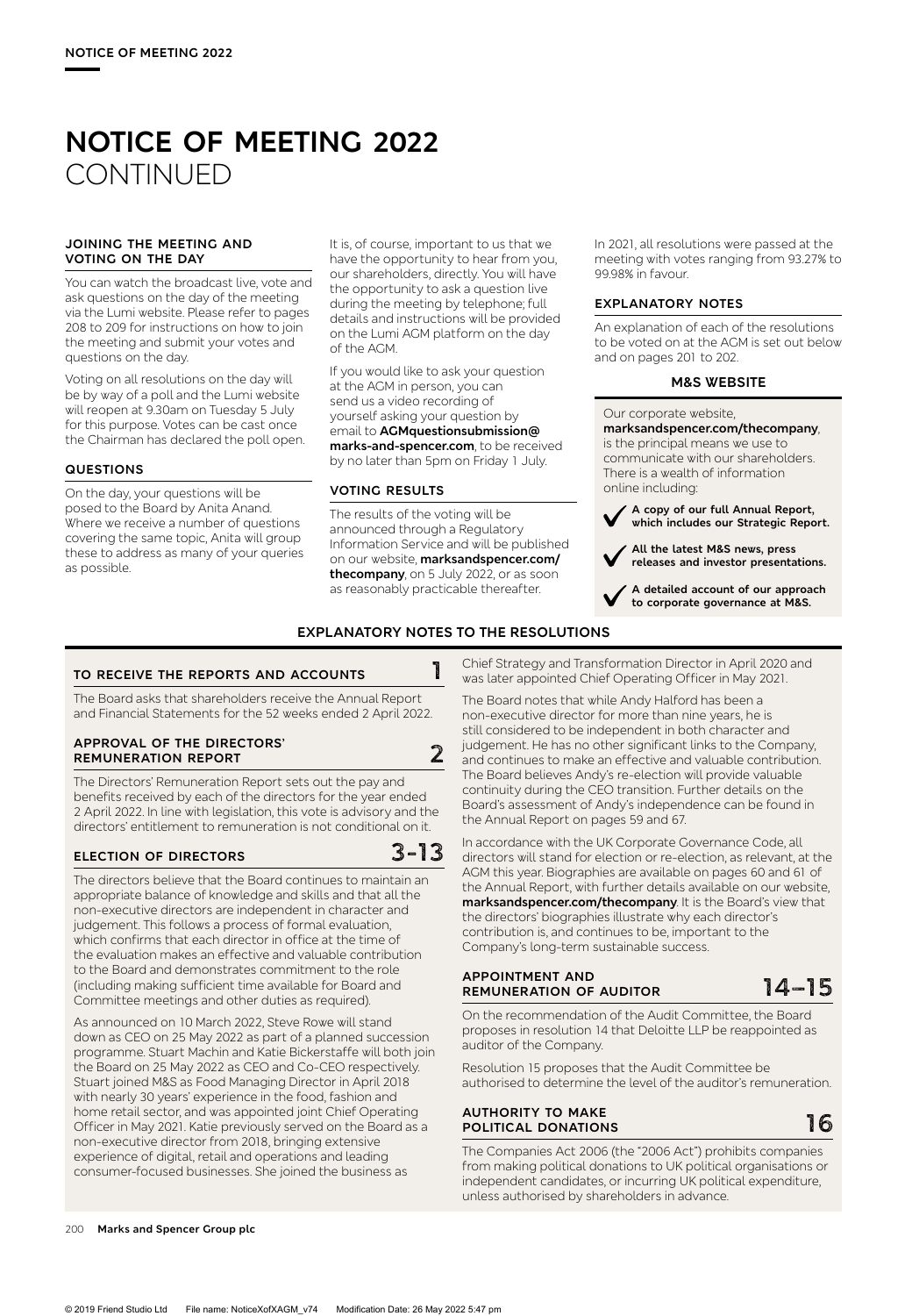# **EXPLANATORY NOTES TO THE RESOLUTIONS** CONTINUED

The Company does not make, and does not intend to make, donations to political organisations or independent election candidates, nor does it incur or intend to incur any political expenditure.

However, the definitions of political donations, political organisations and political expenditure used in the 2006 Act are very wide. As a result, they can cover activities such as sponsorship, subscriptions, payment of expenses, paid leave for employees fulfilling certain public duties, and support for bodies representing the business community in policy review or reform.

Shareholder approval is being sought on a precautionary basis only, to allow the Company and any company which, at any time during the period for which this resolution has effect, is a subsidiary of the Company, to continue to support the community and put forward its views to wider business and government interests, without running the risk of inadvertently breaching legislation.

The Board is therefore seeking authority to make political donations and to incur political expenditure not exceeding £50,000 in total. In line with best practice guidelines published by the Investment Association ("IA"), this resolution is put to shareholders annually rather than every four years as required by the 2006 Act.

#### **RENEWAL OF THE POWERS OF THE BOARD TO ALLOT SHARES 17**

Paragraph (A) of this resolution 17 would give the directors the authority to allot ordinary shares of the Company up to an aggregate nominal amount equal to £6,529,881.95 (representing 652,988,195 ordinary shares of £0.01 each). This amount represents approximately one-third (33.33%) of the Company's issued ordinary share capital as at 24 May 2022, the latest practicable date before the publication of this Notice.

In line with guidance issued by the IA, paragraph (B) of this resolution would give the directors authority to allot ordinary shares in connection with a rights issue in favour of ordinary shareholders up to an aggregate nominal amount equal to £13,059,763.91 (representing 1,305,976,391 ordinary shares), as reduced by the nominal amount of any shares issued under paragraph (A) of this resolution. This amount (before any reduction) represents approximately two-thirds (66.66%) of the Company's issued ordinary share capital as at 24 May 2022, the latest practicable date before the publication of this Notice.

The authorities sought under paragraphs (A) and (B) of this resolution will expire at the conclusion of the AGM in 2023 or on 1 October 2023, whichever is sooner. The directors have no present intention to exercise either of the authorities sought under this resolution; however, the Board wishes to ensure that the Company has maximum flexibility in managing the Group's capital resources.

As at the date of this Notice, no shares are held by the Company in treasury.

#### **AUTHORITY TO DISAPPLY PRE-EMPTION RIGHTS 18-19**

Resolutions 18 and 19 are proposed as special resolutions. If the directors wish to allot new shares or other equity securities, or sell treasury shares, for cash (other than in connection with an employee share scheme), company law requires that these shares are first offered to shareholders in proportion to their existing holdings.

At last year's AGM, a special resolution was passed, in line with institutional shareholder guidelines, empowering the directors to allot equity securities for cash without first offering them to existing shareholders in proportion to their existing holdings. It is proposed, under resolution 18, that this authority be renewed. If approved, the resolution will authorise the directors to issue shares in connection with pre-emptive offers, or otherwise to issue shares for cash up to an aggregate nominal amount of £979,482.29 (representing 97,948,229 ordinary shares) which includes the sale on a non-pre-emptive basis of any shares the Company holds in treasury for cash. This aggregate nominal amount represents approximately 5% of the Company's issued ordinary share capital as at 24 May 2022, being the latest practicable date before the publication of this Notice.

The Pre-Emption Group's Statement of Principles also supports the annual disapplication of pre-emption rights in respect of allotments of shares and other equity securities and sales of treasury shares for cash where these represent no more than an additional 5% of issued ordinary share capital (exclusive of treasury shares) and are used only in connection with an acquisition or specified capital investment. The Pre-Emption Group's Statement of Principles defines "specified capital investment" as meaning one or more specific capital investment related uses for the proceeds of an issue of equity securities, in respect of which sufficient information regarding the effect of the transaction on the Company, the assets the subject of the transaction and (where appropriate) the profits attributable to them is made available to shareholders to enable them to reach an assessment of the potential return.

Accordingly, the purpose of resolution 19 is to authorise the directors to allot new shares and other equity securities pursuant to the allotment authority given by resolution 17, or sell treasury shares for cash, without first being required to offer such securities to existing shareholders, up to a further nominal amount of £979,482.29 (representing 97,948,229 ordinary shares), being approximately 5% of the Company's issued ordinary share capital as at 24 May 2022, the latest practicable date before the publication of this Notice. The authority granted by this resolution, if passed, will only be used in connection with an acquisition or specified capital investment which is announced contemporaneously with the allotment, or which has taken place in the preceding six-month period and is disclosed in the announcement of the issue. If the authority given in resolution 19 is used, the Company will publish details of its use in its next Annual Report.

The authority granted by resolution 19 would be in addition to the general authority to disapply pre-emption rights under resolution 18. The maximum nominal value of equity securities that could be allotted if both authorities were used would be £1,958,964.59, which represents approximately 10% of the Company's issued ordinary share capital as at 24 May 2022, being the latest practicable date before the publication of this Notice.

The directors intend to adhere to the provisions in the Pre-Emption Group's Statement of Principles and not to allot shares or other equity securities or sell treasury shares for cash on a non-pre-emptive basis pursuant to the authority in resolution 18 in excess of an amount equal to 7.5% of the total issued ordinary share capital of the Company, excluding treasury shares, within a rolling three-year period, other than:

- (i) with prior consultation with shareholders; or
- (ii) in connection with an acquisition or specified capital investment which is announced contemporaneously with the allotment or which has taken place in the preceding six-month period and is disclosed in the announcement of the allotment.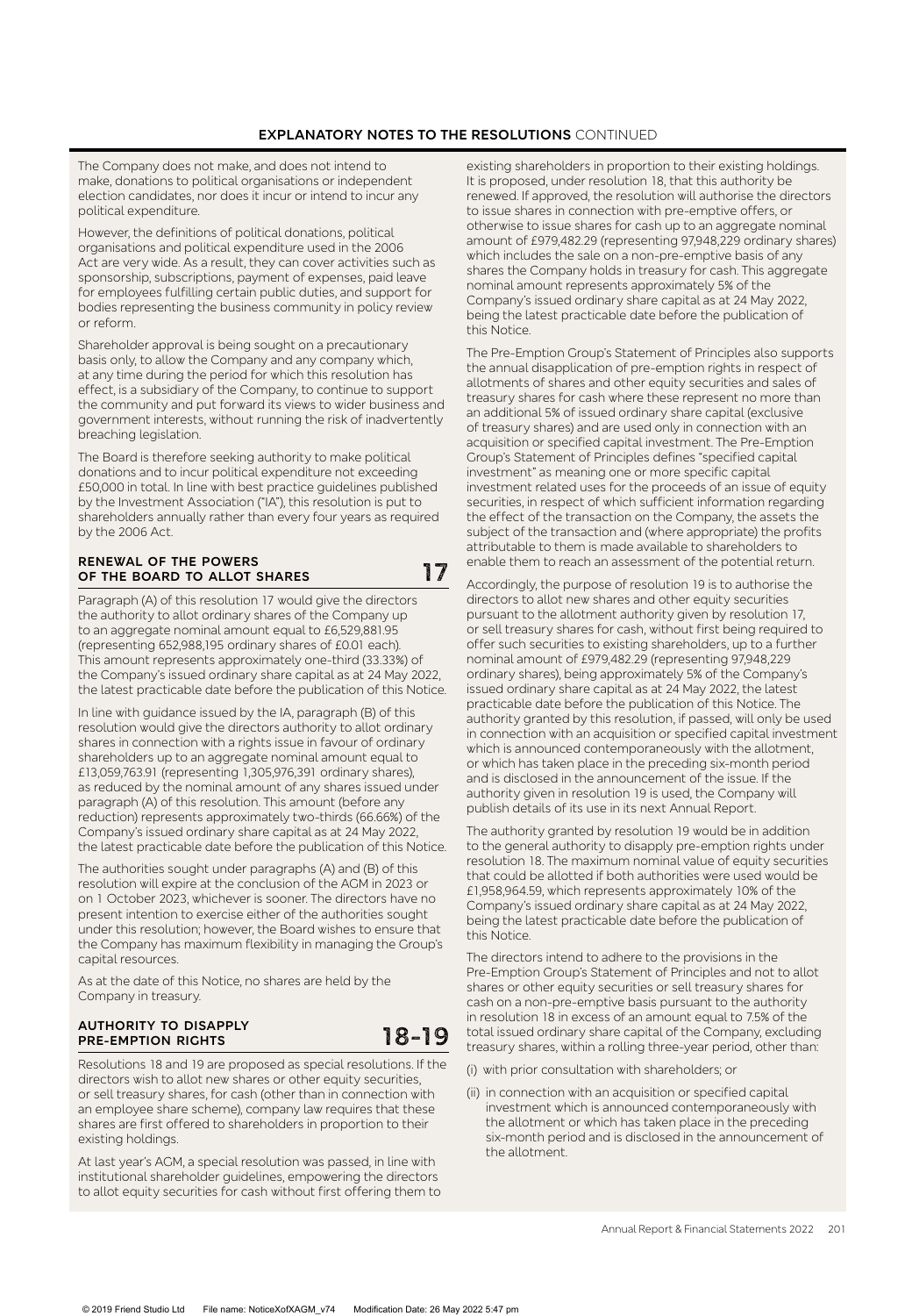# **NOTICE OF MEETING 2022 CONTINUED**

## **EXPLANATORY NOTES TO THE RESOLUTIONS** CONTINUED

The directors have no current intention to allot shares except in connection with employee share schemes. These authorities will expire at the conclusion of the AGM in 2023 or on 1 October 2023, whichever is sooner.

#### **AUTHORITY FOR THE COMPANY TO PURCHASE ITS OWN SHARES 20**

Authority is sought for the Company to purchase up to 10% of its issued ordinary shares renewing the authority granted by the shareholders at previous AGMs.

The directors have no present intention of exercising the authority to purchase the Company's own ordinary shares; however, this authority would provide them with the flexibility to do so in the future, if the prevailing market conditions made such purchases in the best interests of shareholders generally.

Ordinary shares purchased by the Company pursuant to this authority may be held in treasury or may be cancelled. It remains the Company's intention to cancel any shares it buys back rather than hold them in treasury. The Company currently holds no shares in treasury. The resolution specifies the minimum and maximum prices which may be paid for any ordinary shares purchased under this authority, reflecting the requirements of the Listing Rules.

The Company has options outstanding over 110.1 million ordinary shares, representing 5.62% of the Company's issued ordinary share capital as at 24 May 2022, the latest practicable date before the publication of this Notice.

If the existing authority given at the 2021 AGM and the authority now being sought by this resolution were to be fully used, these options would represent 6.25% of the Company's ordinary share capital in issue at that date.

# **NOTICE OF GENERAL MEETING 21**

In accordance with the 2006 Act, the notice period for general meetings (other than an AGM) is 21 clear days' notice unless the Company:

- (i) Has gained shareholder approval for the holding of general meetings on 14 clear days' notice by passing a special resolution at the most recent AGM; and
- (ii) Offers the facility for all shareholders to vote by electronic means.

The Company would like to preserve its ability to call general meetings (other than an AGM) on 14 clear days' notice. This shorter notice period would not be used as a matter of routine, but only where the flexibility is merited by the business of the meeting and is thought to be in the interests of shareholders as a whole.

Resolution 21 seeks such approval and, should this resolution be approved, it will remain valid until the end of the next AGM. This is the same authority as was sought and granted at last year's AGM.

# **SHARE INCENTIVE PLAN RENEWAL 22**

Authority is sought to approve the renewal of the existing Marks and Spencer Group plc Share Incentive Plan ("SIP"), which is currently operated to enable employees to buy shares in the

Company from their pre-tax salary (ShareBuy). The SIP is a share incentive plan which was originally approved by shareholders in 2000 and was renewed by shareholders at the Company's Annual General Meeting in 2012. The Company is seeking shareholder approval to amend and renew the SIP to allow awards to continue to be made under it for a further 10 years. The main terms of the SIP are summarised on pages 206 to 207 of this Notice.

# **SECTION 190 TRANSACTION 23**

Authority is sought for the Company's subsidiary, Marks and Spencer plc ("M&S plc"), to purchase 565,952 A Ordinary Shares in The Sports Edit Limited ("TSE"), amounting to 4.8% of TSE's issued share capital from Mr. Justin King (the "JK TSE Shares").

M&S plc acquired 77.7% of TSE's issued share capital in February 2022 as part of the Company's third-party brands strategy for Clothing & Home, and agreed simultaneously a timetable for acquiring another 17.5% from TSE's owner/founder with the ultimate aim of acquiring 100% of TSE's issued share capital.

The final 4.8% of TSE's issued share capital is currently owned by Mr. Justin King, a Non-Executive Director of the Company. As a result, purchase of the JK TSE Shares is conditional on the passing of this resolution under Section 190 of the Act, as it is a substantial property transaction as defined in the Act.

The Board believe that the 100% acquisition of TSE is a strategic investment and learning opportunity; the brand is well positioned in the growing activewear market and has proven capability in customer segmentation, brand curation and emerging brand identification. Mr. Justin King has been a minority shareholder in TSE since 2018, which pre-dates his appointment as a Non-Executive Director of the Company, declared his interest in TSE upon appointment as a Non-Executive Director of the Company and did not participate in any decision-making regarding the acquisition of TSE.

Subject to shareholder approval, M&S plc will acquire the JK TSE Shares from Mr. Justin King within five business days of the AGM at a total purchase price of £279,582. This price amounts to £0.4904 per share, and is the same price per share at which M&S plc acquired its current 77.7% holding of TSE pursuant to a share purchase agreement in February 2022.

#### **RECOMMENDATION**

Your directors believe that the proposals described above are in the best interests of the Company and its shareholders as a whole, and recommend you give them your support by voting in favour of all the resolutions, as they intend to in respect of their own beneficial shareholdings.

Yours faithfully,

Nick folland

**Nick Folland** General Counsel and Company Secretary **London, 24 May 2022**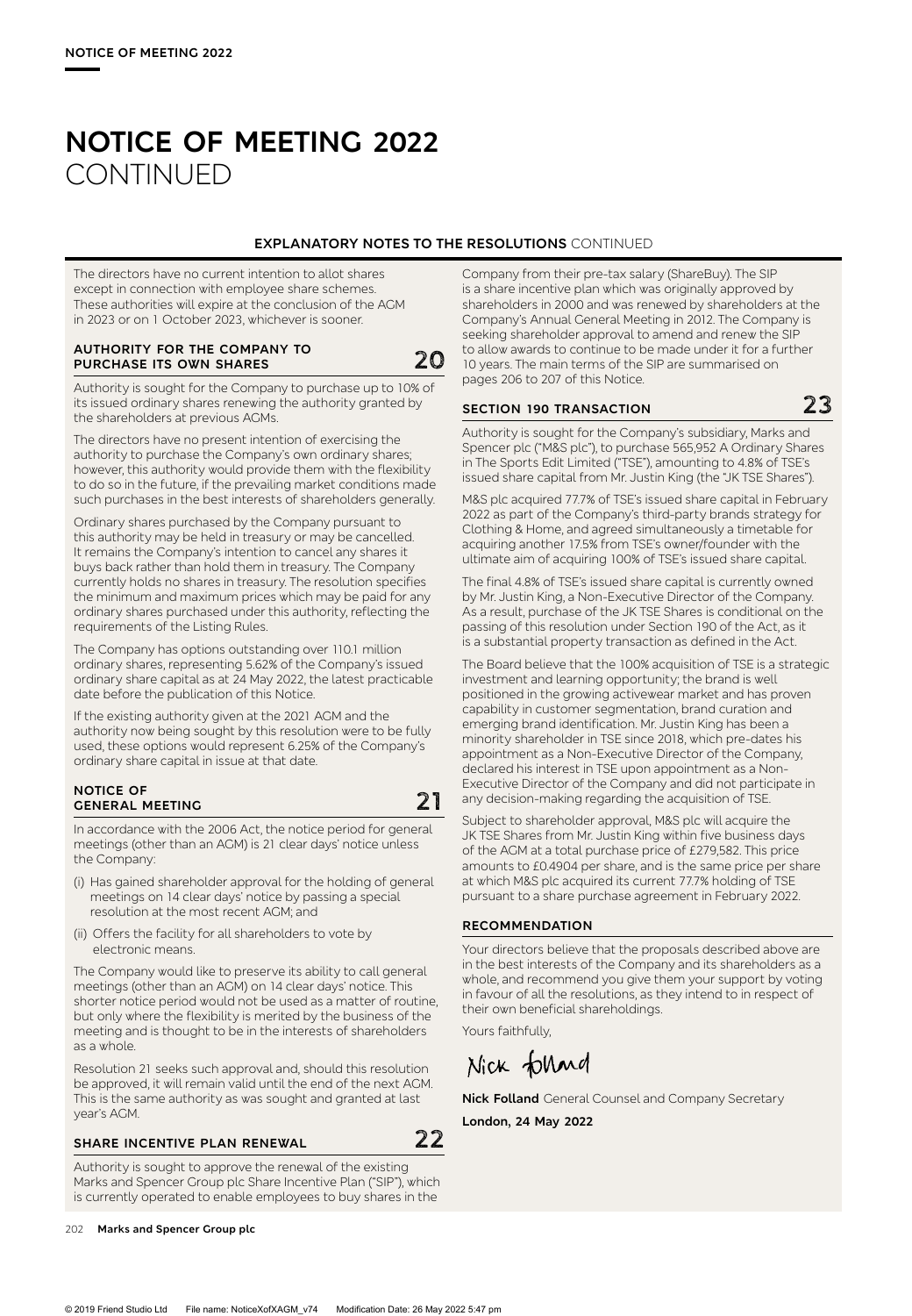# **NOTICE OF MEETING 5 JULY 2022**

**Notice is given that the Annual General Meeting of Marks and Spencer Group plc (the "Company") will be held at and broadcast from Waterside House, 35 North Wharf Road, London W2 1NW, in accordance with the information provided on page 208, on Tuesday 5 July 2022 at 11am (the "AGM") for the purposes set out below.** 

Resolutions 1 to 17 and 22 to 23 will be proposed as ordinary resolutions, and resolutions 18 to 21 will be proposed as special resolutions.

**1.** To receive the Annual Report and Financial Statements for the 52 weeks ended 2 April 2022.

**2.** To approve the Directors' Remuneration Report for the year ended 2 April 2022, as set out on pages 95 to 107 of the Annual Report.

To re-elect the following directors who are seeking annual re-election in accordance with the UK Corporate Governance Code:

**3.** Archie Norman

|  | <b>4.</b> Eoin Tonge |
|--|----------------------|
|  |                      |

- **5.** Evelyn Bourke
- **6.** Fiona Dawson
- **7.** Andrew Fisher
- **8.** Andy Halford
- **9.** Tamara Ingram
- **10.** Justin King
- **11.** Sapna Sood

To elect the following directors appointed to the Board since the last Annual General Meeting:

#### **12.** Stuart Machin

**13.** Katie Bickerstaffe

14. To resolve that Deloitte LLP be, and is hereby, reappointed as auditor of the Company to hold office until the conclusion of the next general meeting at which accounts are laid before the Company.

**15.** To resolve that the Audit Committee determine the remuneration of the auditor on behalf of the Board.

To view our Board biographies go to the Investors section of our corporate website, **marksandspencer.com/thecompany**

### **16. POLITICAL DONATIONS**

To resolve that, in accordance with Section 366 of the Companies Act 2006, the Company, and any company which, at any time during the period for which this resolution has effect, is a subsidiary of the Company, be and are authorised to:

- **(A)** make political donations to political parties or independent election candidates, not exceeding £50,000 in total;
- **(B)** make political donations to political organisations other than political parties, not exceeding £50,000 in total; and
- **(C)** incur political expenditure not exceeding £50,000 in total;

provided that the aggregate amount of any such donations and expenditure shall not exceed £50,000, during the period beginning with the date of the passing of this resolution and ending at the conclusion of the AGM to be held in 2023 or on 1 October 2023, whichever is sooner.

For the purpose of this resolution, the terms "political donations", "political parties", "independent election candidates", "political organisations" and "political expenditure" have the meanings set out in Sections 363 to 365 of the Companies Act 2006.

#### **17. DIRECTORS' AUTHORITY TO ALLOT SHARES**

To resolve that the directors be and are authorised generally and unconditionally to exercise all the powers of the Company to allot shares in the Company and to grant rights to subscribe for or convert any security into shares in the Company:

- **(A)** Up to a nominal amount of £6,529,881.95 (such amount to be reduced by any allotments or grants made under paragraph (B) below in excess of such sum); and
- **(B)** Comprising equity securities (as defined in Section 560(1) of the Companies Act 2006) up to a nominal amount of £13,059,763.91 (such amount to be reduced by any allotments made under paragraph (A) above) in connection with an offer by way of a rights issue:
	- **(i)** To ordinary shareholders in proportion (as nearly as may be practicable) to their existing holdings; and

**(ii)** To holders of other equity securities as required by the rights of those securities or as the directors otherwise consider necessary;

and so that the directors may impose any limits or restrictions and make any arrangements which they consider necessary or appropriate to deal with any treasury shares, fractional entitlements, record dates, legal, regulatory or practical problems in, or under the laws of, any territory or any other matter.

The authorities conferred on the directors to allot securities under paragraphs (A) and (B) will expire at the conclusion of the AGM of the Company to be held in 2023 or on 1 October 2023, whichever is sooner, unless previously revoked or varied by the Company, and such authority shall extend to the making before such expiry of an offer or an agreement that would or might require relevant securities to be allotted after such expiry, and the directors may allot relevant securities in pursuance of that offer or agreement as if the authority conferred hereby had not expired.

#### **18. GENERAL DISAPPLICATION OF PRE-EMPTION RIGHTS**

To resolve as a special resolution that, subject to the passing of resolution 17, the directors be empowered to allot equity securities (as defined in the Companies Act 2006) for cash under the authority given by that resolution 17 (set out in this Notice of Meeting), and/or to sell ordinary shares held by the Company as treasury shares for cash, as if Section 561 of the Companies Act 2006 did not apply to any such allotment or sale, provided that such authority be limited:

- **(A)** to the allotment of equity securities and sale of treasury shares in connection with an offer of, or invitation to apply for, equity securities (but in the case of the authority granted under paragraph (B) of resolution 17, by way of a rights issue only):
	- **(i)** to ordinary shareholders in proportion (as nearly as may be practicable) to their existing holdings; and
	- **(ii)** to holders of other equity securities as required by the rights of those securities or as the directors otherwise consider necessary;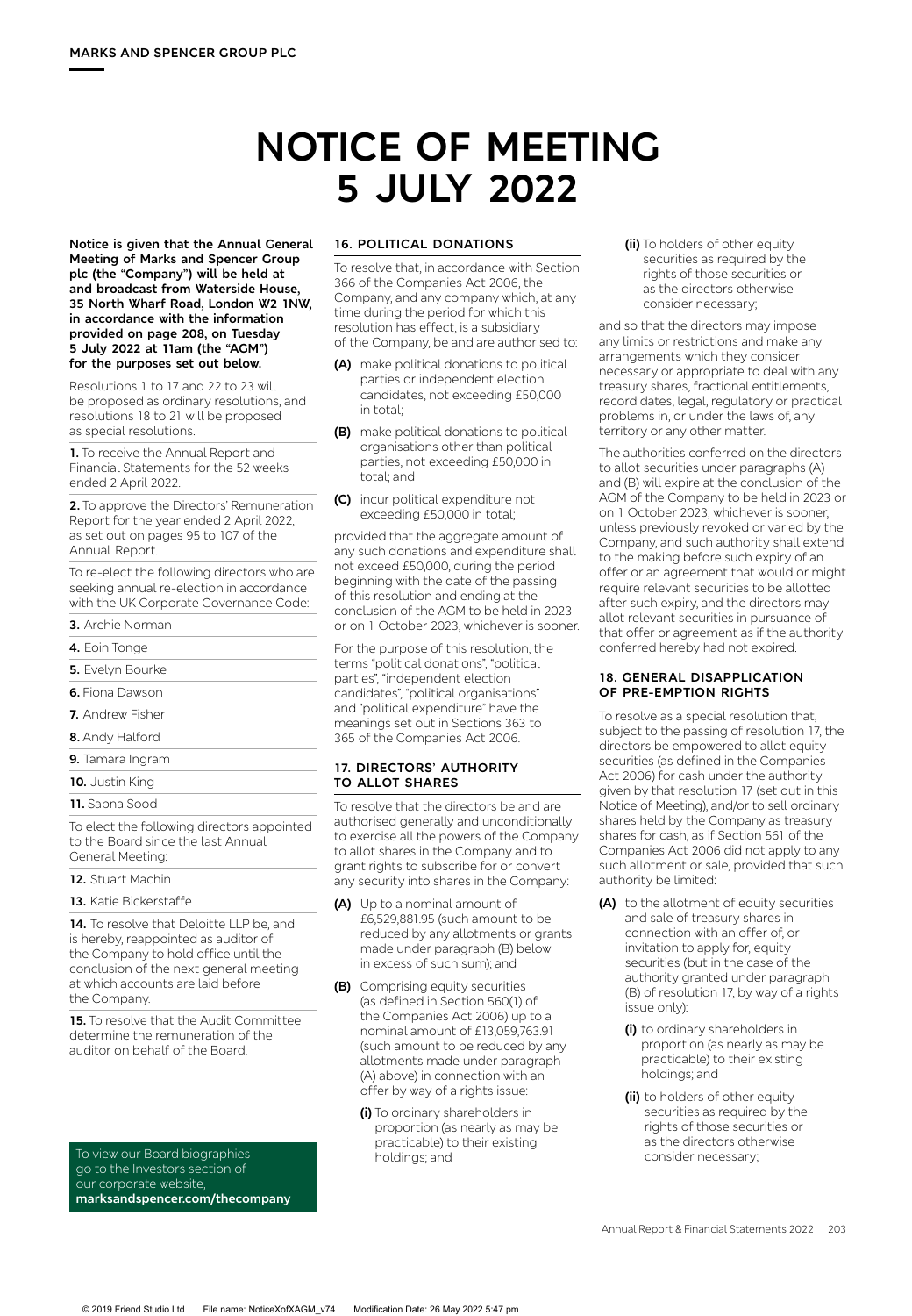# **NOTICE OF MEETING 5 JULY 2022 CONTINUED**

and so that the directors may impose any limits or restrictions and make any arrangements which they consider necessary or appropriate to deal with any treasury shares, fractional entitlements, record dates, legal, regulatory or practical problems in, or under the laws of, any territory or any other matter; and

**(B)** in the case of the authority granted under paragraph (A) of resolution 17 and/or in the case of any sale of treasury shares, to the allotment of equity securities or sale of treasury shares (otherwise than under paragraph (A) above) up to a nominal amount of £979,482.29;

and shall expire at the conclusion of the AGM to be held in 2023 or on 1 October 2023, whichever is sooner (unless previously revoked or varied by the Company in general meeting), provided that the Company may before that date make offers, and enter into agreements, which would, or might, require equity securities to be allotted (and treasury shares to be sold) after the authority ends and the directors may allot equity securities (and sell treasury shares) under any such offer or agreement as if the authority had not ended.

#### **19. ADDITIONAL DISAPPLICATION OF PRE-EMPTION RIGHTS**

To resolve as a special resolution that, subject to the passing of resolution 17, the directors be empowered in addition to any authority granted under resolution 18 to allot equity securities (as defined in the Companies Act 2006) for cash under the authority given by that resolution 17 (set out in this Notice of Meeting) and/or to sell ordinary shares held by the Company as treasury shares for cash as if Section 561 of the Companies Act 2006 did not apply to any such allotment or sale, provided that such authority be:

- **(A)** limited to the allotment of equity securities or sale of treasury shares up to a nominal amount of £979,482.29; and
- **(B)** used only for the purposes of financing (or refinancing, if the authority is to be used within six months after the original transaction) a transaction which the directors of the Company determine to be an acquisition or other capital investment of a kind contemplated by the Statement of Principles on Disapplying Pre-Emption Rights most recently published by the

Pre-Emption Group prior to the date of this Notice of Meeting;

and shall expire at the conclusion of the AGM to be held in 2023 or on 1 October 2023, whichever is sooner (unless previously revoked or varied by the Company in general meeting), provided that the Company may before that date make offers, and enter into agreements, which would, or might, require equity securities to be allotted (and treasury shares to be sold) after the authority ends and the directors may allot equity securities (and sell treasury shares) under any such offer or agreement as if the authority had not ended.

#### **20. COMPANY'S AUTHORITY TO PURCHASE ITS OWN SHARES**

To resolve as a special resolution that the Company is authorised for the purposes of Section 701 of the Companies Act 2006 to make one or more market purchases (as defined in Section 693(4) of the Companies Act 2006) of its ordinary shares of £0.01 each, such power to be limited:

- **(A)** to a maximum number of 195,896,459 ordinary shares;
- **(B)** by the condition that the minimum price which may be paid for an ordinary share is £0.01 and the maximum price which may be paid for an ordinary share is the highest of:
	- **(i)** an amount equal to 105% of the average market value of an ordinary share for the five business days immediately preceding the day on which that ordinary share is contracted to be purchased; and
	- **(ii)** the higher of the price of the last independent trade of an ordinary share and the highest current independent bid for an ordinary share on the trading venue where the purchase is carried out;

in each case, exclusive of expenses, such power to apply until the end of the AGM to be held in 2023 or until 1 October 2023, whichever is sooner, but in each case so that the Company may enter into a contract to purchase ordinary shares which will or may be completed or executed wholly or partly after the power ends and the Company may purchase ordinary shares pursuant to any such contract as if the power had not ended.

### **21. CALLING OF GENERAL MEETINGS ON 14 DAYS' NOTICE**

To resolve as a special resolution that a general meeting other than an Annual General Meeting may be called on no fewer than 14 clear days' notice.

#### **22. RENEWAL OF SHARE INCENTIVE PLAN**

To resolve that the amendment and renewal of the amended Marks and Spencer Group plc Share Incentive Plan (the "SIP"), the principal terms of which are summarised on pages 206 to 207 of this Notice and the amended rules of which are produced to this meeting, be approved and the directors of the Company authorised:

- **(A)** to continue to operate the SIP and do all acts and things they consider necessary or desirable to implement and give effect to the SIP; and
- **(B)** to establish further plans based on the SIP but modified to take account of local tax, exchange control or securities laws in overseas territories, provided that any shares made available under such further plans are treated as counting against the limits on individual or overall participation in the SIP.

## **23. SECTION 190 TRANSACTION**

To resolve that the purchase by the Company's subsidiary, Marks and Spencer plc, of 4.8% of The Sports Edit Limited's issued share capital for the sum of £279,582 from Mr. Justin King, being a Non-Executive Director of the Company, be approved in accordance with Section 190 of the Companies Act 2006.

#### By order of the Board

**Nick Folland** General Counsel and Company Secretary

#### **London, 24 May 2022**

**Registered office** Waterside House, 35 North Wharf Road, London W2 1NW.

Registered in England and Wales No. 4256886.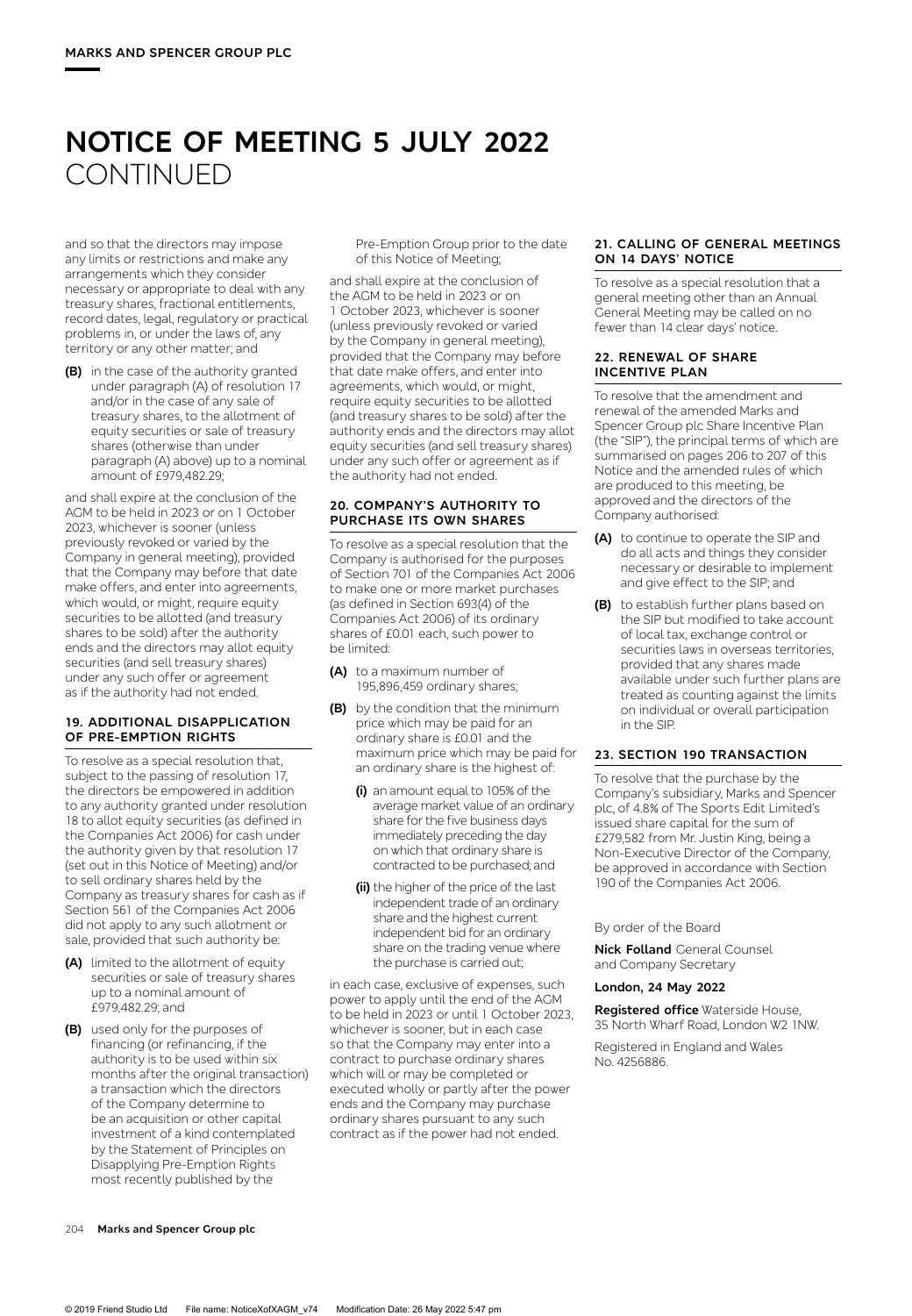#### **NOTES**

**1.** Biographies of the directors seeking election (or re-election) are given in the Annual Report on pages 60 and 61, including their membership of the principal Committees. The terms of the current directors' service contracts are such that all executive director appointments may be terminated by the Company giving 12 months' notice and by the individual giving six months' notice; non-executive directors have agreements for service which can be terminated on three months' notice by either party; the Chairman has an agreement for service which requires six months' notice by either party.

**2.** Registered shareholders: Members are entitled to appoint a proxy to exercise all or any of their rights to attend, speak and vote on their behalf at the AGM. Members may appoint more than one proxy in relation to the AGM, provided that each proxy is appointed to exercise the rights attached to a different share or shares held by that shareholder. A proxy need not be a shareholder of the Company. To request one or more paper proxy forms (to appoint more than one proxy), please contact our shareholder helpline on 0345 609 0810. Please indicate the number of shares in relation to which each proxy is authorised to act in the box below the proxy holder's name. Please also indicate if the instruction is one of multiple instructions being given, and if a proxy is being appointed for less than your full entitlement, please enter the number of shares in relation to which each such proxy is entitled to act in the box below the relevant proxy holder's name. The proxy form assumes you wish to vote on all your shares in the same way. To vote only part of your holding or to vote some shares one way and some another, please contact the shareholder helpline. All proxy forms must be signed and should be returned together.

**3.** If you would like to submit your vote electronically in advance of the AGM, you can do so by accessing the Lumi website, **https://web.lumiagm.com/124-849-127**. Instructions are available on page 209 of this Notice. Alternatively, you can submit your instruction by visiting **shareview.co.uk**. All advance proxy votes regardless of how they are cast are to be returned by 11am on Friday 1 July 2022. If you return paper and electronic instructions, those received last by the Registrar before 11am on Friday 1 July 2022 will take precedence. Electronic communication facilities are available to all shareholders and those that use them will not be disadvantaged.

**4.** In the case of joint holders, where more than one of the joint holders purports to appoint a proxy, only the appointment submitted by the most senior holder will be accepted. Seniority is determined by the order in which the names of the joint holders appear in the Company's register of members in respect of the joint holding (the first-named being the most senior).

**5.** Votes submitted in advance of the meeting using the Lumi website will constitute an instruction to appoint the Chairman of the meeting as proxy. The shares covered by the instruction will be voted as directed by the shareholder in respect of the resolutions referred to in this Notice of Meeting at the meeting and at any adjournment of it.

**6.** To be valid, any proxy form or other instrument appointing a proxy must be received by post (during normal business hours only) or by hand at Equiniti, Aspect House, Spencer Road, Lancing, West Sussex BN99 6DA no later than 11am on Friday 1 July 2022.

**7.** The return of a completed paper proxy form, other such instrument or any CREST proxy instruction (as described in paragraph 15 on the following page) will not prevent a shareholder voting later if they wish to do so. You must inform the Company's Registrar in writing of any termination of the authority of a proxy.

**8.** Indirect shareholders: Any person to whom this Notice is sent who is a person nominated under Section 146 of the Companies Act 2006 to enjoy information rights (a "Nominated Person") may, under an agreement between them and the shareholder by whom they were nominated, have a right to be appointed (or to have someone else appointed) as a proxy for the AGM. If a Nominated Person has no such proxy appointment right or does not wish to exercise it, they may, under any such agreement, have a right to give instructions to the shareholder as to the exercise of voting rights.

**9.** The statement of the rights of shareholders in relation to the appointment of proxies in paragraphs 2 to 7 does not apply to Nominated Persons. The rights described in these paragraphs can only be exercised by shareholders of the Company.

**10.** Nominated Persons are reminded that they should contact the registered holder of their shares (and not the Company) on matters relating to their investments in the Company.

**11.** To be entitled to join the meeting, submit questions and vote (and for the purpose of the determination by the Company of the votes they may cast), shareholders must be entered on the Register of Members of the Company by 6.30pm on Friday 1 July 2022 (or, in the event of any adjournment, 6.30pm on the date which is two working days prior to the adjourned meeting). Changes to the Register of Members after the relevant deadline shall be disregarded in determining the rights of any person to join, submit questions and vote at the meeting.

**12.** The following documents are available for inspection at an agreed time at the Company's registered office: Waterside House, 35 North Wharf Road, London W2 1NW. Email **company.secretary@ marks-and-spencer.com** during normal business hours on any weekday (excluding public holidays).

- **(i)** Copies of the executive directors' service contracts.
- **(ii)** Copies of the non-executive directors' letters of appointment.
- **(iii)** Copies of the directors' Deeds of Indemnity.
- **(iv)** A copy of the Articles of Association of the Company.
- **(v)** A copy of the amended rules of the Marks and Spencer Group plc Share Incentive Plan.

Copies of these documents will also be available at the AGM upon request, from 9.30am on the morning of the AGM until the meeting's conclusion. A copy of (v) above will also be available for inspection on the National Storage Mechanism at **https://data.fca.org.uk/#/ nsm/nationalstoragemechanism** from the publication date of this document.

**13.** Shareholders are advised that, unless otherwise specified, the telephone numbers, website and email addresses set out in this Notice or proxy forms are not to be used for the purpose of serving information or documents on the Company, including the service of documents or information relating to proceedings at the Company's AGM.

**14.** As at 24 May 2022 (the latest practicable date before the publication of this Notice), the Company's issued share capital consists of 1,958,964,586 ordinary shares carrying one vote each. No shares are held in treasury. Therefore, the total voting rights in the Company as at 24 May 2022 are 1,958,964,586.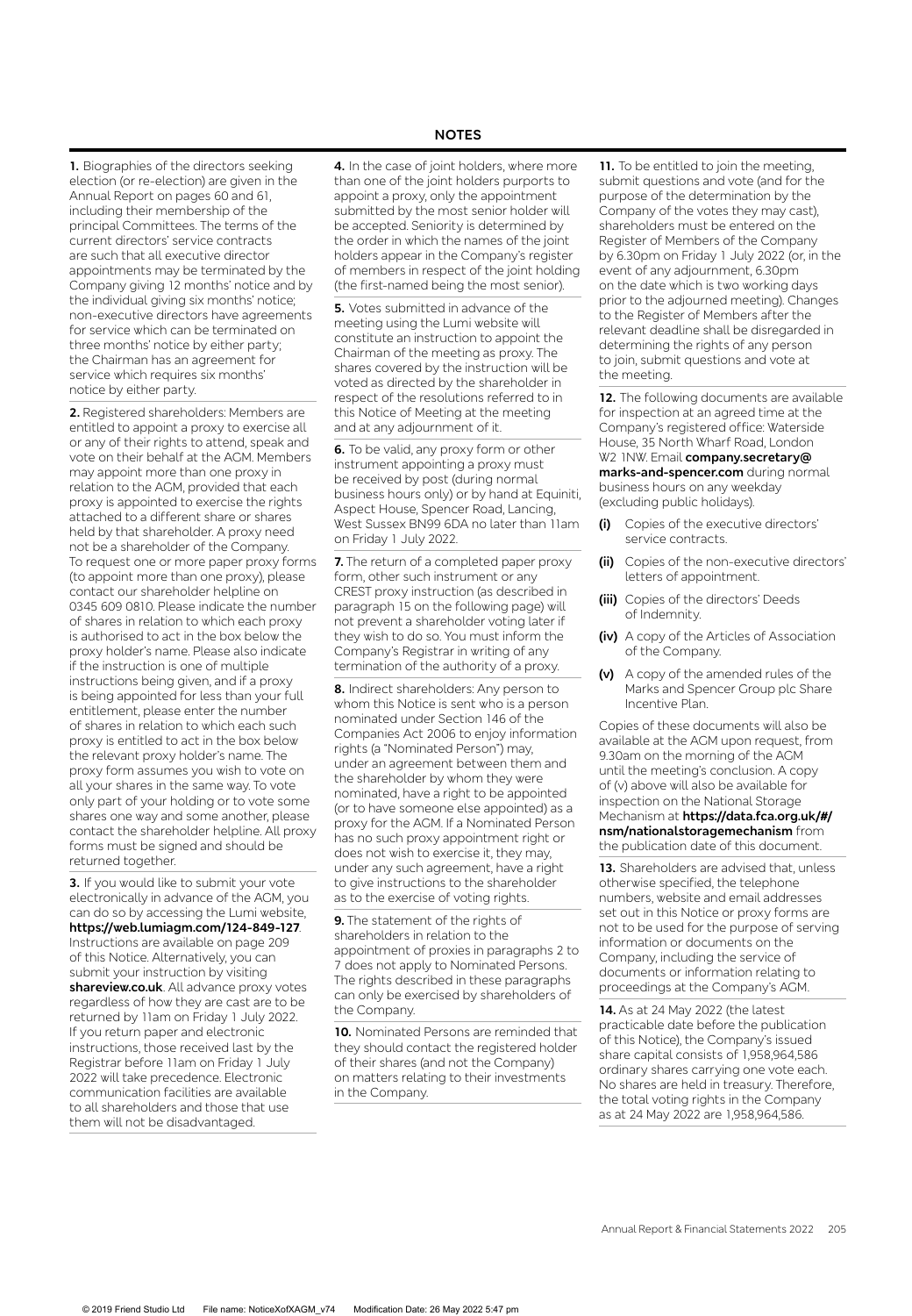# **NOTICE OF MEETING 5 JULY 2022 CONTINUED**

**15.** CREST members who wish to appoint a proxy or proxies through the CREST electronic proxy appointment service may do so for the AGM and any adjournment thereof by using the procedures described in the CREST manual. CREST personal members or other CREST-sponsored members, and those CREST members who have appointed a service provider, should refer to their CREST sponsor or voting service provider, who will be able to take the appropriate action on their behalf.

**16.** For a proxy appointment or instruction made using the CREST service to be valid, the appropriate CREST message (a "CREST proxy instruction") must be properly authenticated in accordance with Euroclear UK & Ireland Limited's specifications and must contain the information required for such instruction, as described in the CREST manual (available via **euroclear.com**). The message, regardless of whether it constitutes the appointment of a proxy or is an amendment to the instruction given to a previously appointed proxy must, in order to be valid, be transmitted so as to be received by Equiniti (ID RA19) by 11am on Friday 1 July 2022. For this purpose, the time of receipt will be taken to be the time (as determined by the time stamp applied to the message by the CREST Application Host) from which Equiniti is able to retrieve the message by enquiry to CREST in the manner prescribed by CREST. After this time, any change of instructions to proxies appointed through CREST should be communicated to the appointee through other means.

**17.** CREST members and, where applicable, their CREST sponsors, or voting service providers should note that Euroclear UK & Ireland Limited does not make available special procedures in CREST for any particular message. Normal system timings and limitations will, therefore, apply in relation to the input of CREST proxy instructions. It is the responsibility of the CREST member concerned to take (or, if the CREST member is a CREST personal member, or sponsored member,

## **NOTES** CONTINUED

or has appointed a voting service provider, to procure that their CREST sponsor or voting service provider(s) take(s)) such action as shall be necessary to ensure that a message is transmitted by means of the CREST system by any particular time. In this connection, CREST members and, where applicable, their CREST sponsors or voting system providers are referred in particular to those sections of the CREST manual concerning practical limitations of the CREST system and timings.

**18.** The Company may treat as invalid a CREST proxy instruction in the circumstances set out in Regulation 35(5)(a) of the Uncertificated Securities Regulations 2001.

**19.** If you are an institutional investor, you may be able to appoint a proxy electronically via the Proxymity platform, a process which has been agreed by the Company and approved by the Registrar. For further information regarding Proxymity, please go to **www.proxymity.io**. Your proxy must be lodged by 11am on Friday 1 July 2022 in order to be considered valid. Before you can appoint a proxy via this process you will need to have agreed to Proxymity's associated terms and conditions. It is important that you read these carefully as you will be bound by them and they will govern the electronic appointment of your proxy.

**20.** Any corporation that is a member can appoint one or more corporate representatives who may exercise on its behalf all of its powers as a member, provided that they do not do so in relation to the same shares.

**21.** Under Section 527 of the Companies Act 2006, members meeting the threshold requirements set out in that section have the right to require the Company to publish on a website a statement setting out any matter relating to:

**(i)** the audit of the Company's accounts (including the auditor's report and the conduct of the audit) that are to be laid before the AGM; or

**(ii)** any circumstance connected with an auditor of the Company ceasing to hold office since the previous meeting at which annual accounts and reports were laid in accordance with Section 437 of the Companies Act 2006.

The Company may not require the shareholders requesting any such website publication to pay its expenses in complying with Sections 527 or 528 of the Companies Act 2006. Where the Company is required to place a statement on a website under Section 527 of the Companies Act 2006, it must forward the statement to the Company's auditor no later than the time when it makes the statement available on the website. The business that may be dealt with at the AGM includes any statement that the Company has been required to publish on a website under Section 527 of the Companies Act 2006.

**22.** Any member joining the meeting has the right to ask questions. The Company must cause to be answered any such question relating to the business being dealt with at the meeting but no such answer need be given if:

- **(i)** to do so would interfere unduly with the preparation for the meeting or involve the disclosure of confidential information;
- **(ii)** the answer has already been given on a website in the form of an answer to a question; or
- **(iii)** it is undesirable in the interests of the Company or the good order of the meeting that the question be answered.

**23.** A copy of this Notice, and other information required by Section 311A of the Companies Act 2006, can be found at **marksandspencer.com/thecompany**.

**24.** Please see the letter dated 24 May 2022 from the General Counsel and Company Secretary on pages 199 to 200 for further explanatory notes.

#### **SUMMARY OF PRINCIPAL TERMS OF MARKS AND SPENCER GROUP PLC SHARE INCENTIVE PLAN**

#### **1.1 GENERAL**

The Marks and Spencer Group plc Share Incentive Plan (the "SIP") was originally approved by shareholders in 2000 and subsequently adopted by the Company in 2003. Shareholder approval was obtained at the Company's Annual General Meeting on 10 July 2012 to renew the SIP and the Company is seeking shareholder approval to amend the rules of the SIP to allow awards to be made under the SIP until 5 July 2032, being the tenth anniversary of the Annual General Meeting to be held on 5 July 2022.

The SIP has been designed to meet the requirements of a tax advantaged share incentive plan under Schedule 2 of the Income Tax (Earnings and Pensions) Act 2003 so that shares in the Company can be provided to UK employees in a tax efficient manner. The Company currently operates the SIP to provide employees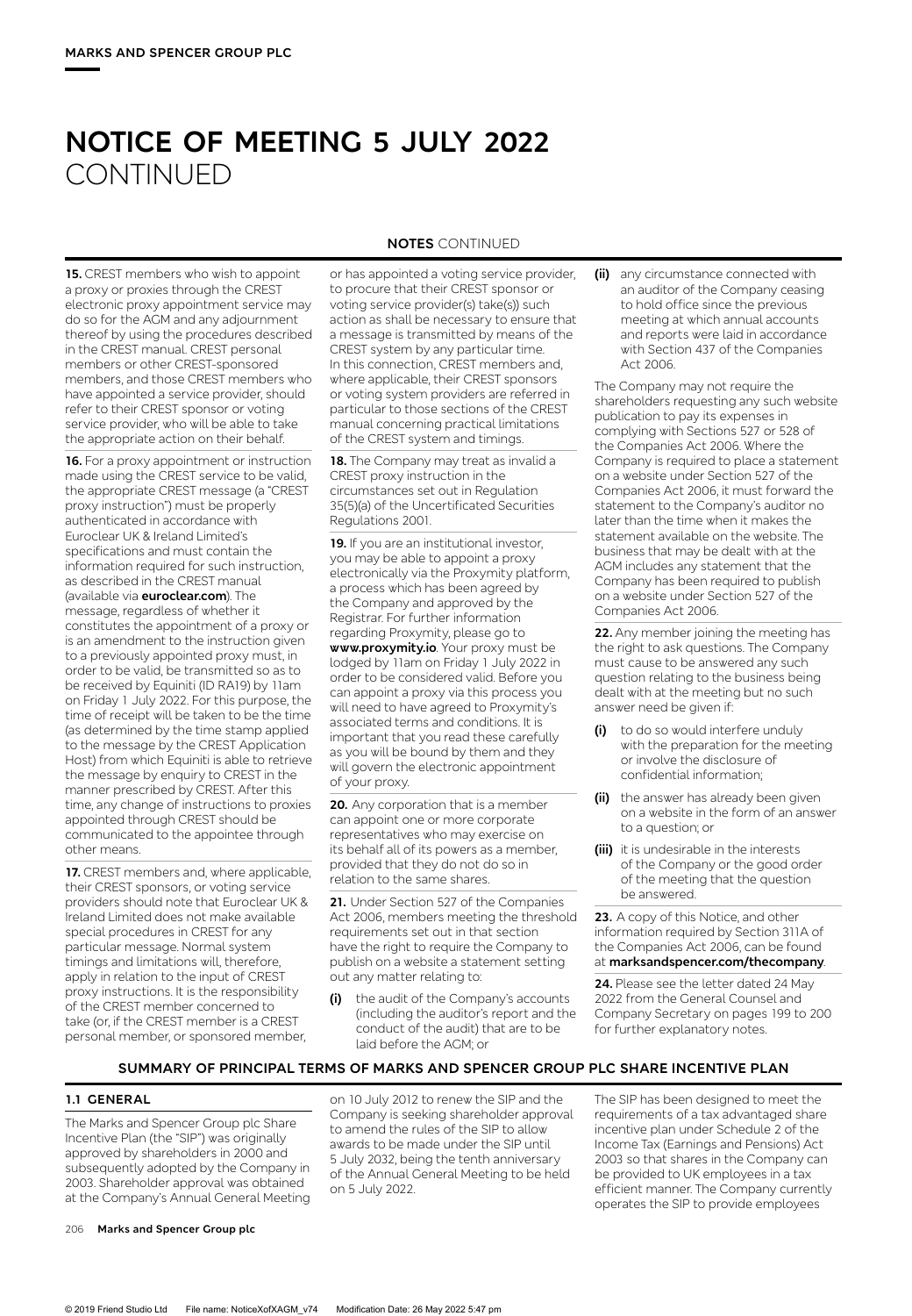# **SUMMARY OF PRINCIPAL TERMS OF MARKS AND SPENCER GROUP PLC SHARE INCENTIVE PLAN** CONTINUED

with the opportunity to buy shares from pre-tax salary under the SIP (ShareBuy), although it may decide to operate other elements of the SIP in the future.

## **1.2 OPERATION**

The SIP operates in conjunction with a trust and contains three elements. The Company will decide which (if any) of these elements will be offered to employees, provided that awards of shares may not be made under the SIP after 5 July 2032. The three elements are:

- **(A) 'Free Shares'**, which may be allocated to an employee by the Company. The market value of Free Shares allocated to an employee in any tax year may not exceed £3,600 or such other limit as may be permitted by the relevant tax legislation. Free Shares must be allocated on the same terms, although they may be provided on the basis of remuneration, length of service or hours worked, or on the basis of the performance targets, within the limits specified by the relevant legislation.
- **(B) 'Partnership Shares'**, which an employee may purchase out of their pre-tax earnings. The market value of Partnership Shares which an employee can agree to purchase in any tax year under current tax legislation may not exceed £1,800 (or 10% of an employee's salary if lower). Partnership Shares are purchased on behalf of an employee by the trustees of the SIP (the "Trustees"). The funds used to purchase shares will be deducted from the employee's salary. Funds deducted from salary will be held on the employee's behalf until they are used to buy Partnership Shares. The funds may be used to buy Partnership Shares shortly following deduction, or accumulated for up to 12 months before they are used to buy Partnership Shares in which case shares may be acquired at the lower of the market value of the shares at the beginning or end of the accumulation period.
- **(C) 'Matching Shares'**, which may be allocated to an employee by the Company following a purchase of Partnership Shares. Matching Shares are additional free shares. The maximum number of Matching Shares which the Company can allocate to an employee following a purchase of Partnership Shares by the employee is two Matching Shares for every one Partnership Share purchased by the employee, or such higher limit as may be permitted by the relevant legislation. There is no minimum ratio of Matching Shares which the Company must provide

following a purchase of Partnership Shares. The same ratio will apply to all employees who purchase Partnership Shares under the SIP at that time. Benefits provided under the SIP are not pensionable.

#### **1.3 ELIGIBILITY**

When it operates the SIP, the Company must offer all UK tax-resident employees of the Company and subsidiaries participating in the SIP the opportunity to participate in the SIP and may extend the invitation to other employees meeting the legislative requirements. The Company may require employees to have completed a minimum qualifying period of employment before they can participate but that period must not be more than, broadly, 18 months prior to shares being awarded.

#### **1.4 SOURCE OF SHARES**

The Trustees may either subscribe for new shares, acquire treasury shares or purchase shares in the market for the purposes of the SIP. The money to buy shares will be provided either by the employee's employing company or, in respect of the acquisition of Partnership Shares, by the employees. No new shares will be issued under the SIP where such issue would cause the number of shares which have been or may be issued pursuant to awards made (including options granted) under all employee share plans adopted by the Company over the preceding 10-year period to exceed 10% of the Company's issued ordinary share capital from time to time. Treasury shares will count as new issue shares for the purpose of this limit unless institutional investor bodies decide that they need not count. Options or awards which lapse are excluded from this limit.

#### **1.5 RETENTION OF SHARES**

The Trustees will initially hold all Free Shares or Matching Shares allocated to employees and any Partnership Shares acquired on the employees' behalf. Employees can withdraw Partnership Shares from the SIP trust at any time. Free Shares and Matching Shares held by employees will be subject to a requirement that the shares are held by the Trustees for a period after the initial allocation. This period will be notified to employees at the time of allocation and will not normally be for less than three years or more than five years. The SIP may provide that if an employee ceases to be employed by a Group company within three years of being allocated Free Shares or Matching Shares (or such other period as the Company may specify), their rights to those shares will be forfeited. However, in certain circumstances, for

example death, injury, redundancy, transfer of the employing business or company or retirement, employees will retain any Free Shares and Matching Shares. The SIP may similarly provide that Matching Shares will be forfeited if the corresponding Partnership Shares are withdrawn within up to three years. Special provisions apply in accordance with the relevant legislation in the event of certain corporate transactions.

#### **1.6 DIVIDENDS ON SHARES HELD BY THE TRUSTEES**

Where ordinary shares are held by the Trustees for participants in the SIP, the participants will be treated as the beneficial owners of the shares. Some or all of any dividends received in respect of shares held by the Trustees may be used to acquire additional shares for employees which must normally be held in the SIP for a period of three years or otherwise dividends may be distributed to employees.

#### **1.7 ALTERATIONS TO THE SIP**

The SIP may at any time be altered by the directors in any respect, provided that the prior approval of shareholders is obtained for alterations to the advantage of participants to the rules governing eligibility, the individual limits on participation, the overall limits on the issue or shares or transfer of treasury shares, the basis for determining a participant's entitlement to, and terms of, shares provided under the SIP and any adjustments which may be made in the event of a variation of capital, except for minor alterations to benefit the administration of the SIP, to take account of a change in legislation or to obtain or maintain favourable tax, exchange control or regulatory treatment for participants or Group companies.

As previously authorised by shareholders, the Company may also establish plans based on the SIP to take account of local tax, exchange control and securities laws in overseas jurisdictions provided that any shares made available under such further plans are treated as counting against the limits on individual or overall participation in the SIP.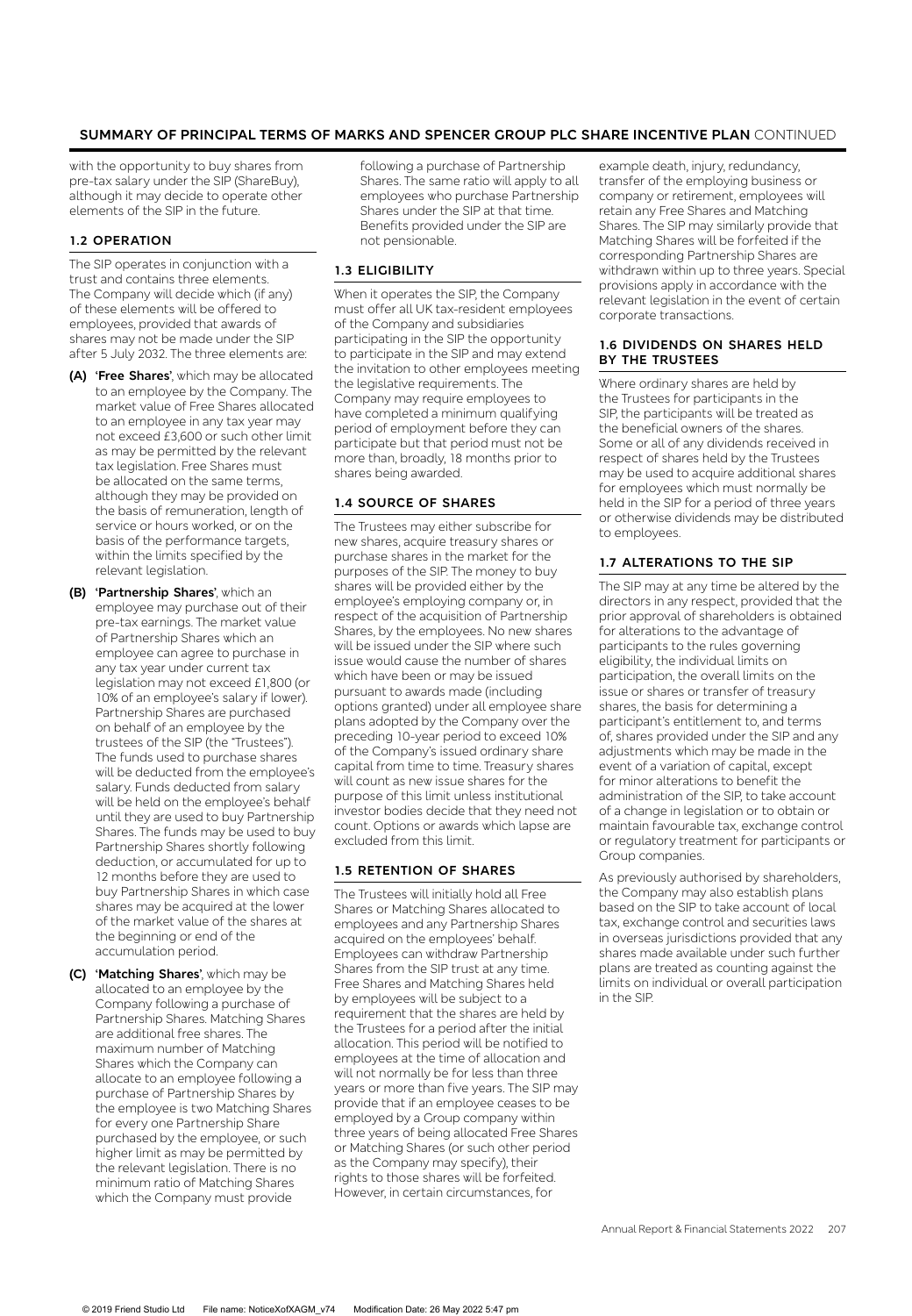# **NOTICE OF MEETING 5 JULY 2022 CONTINUED**

#### **TIMINGS**

| Date:<br>9:00am            | Tuesday 7 June 2022<br>Registration opens for<br>vote casting and question<br>submission in advance of<br>the meetina.                                          |
|----------------------------|-----------------------------------------------------------------------------------------------------------------------------------------------------------------|
| Date:<br>11:00am           | Friday 1 July 2022<br>Opportunity to submit votes<br>and questions in advance of<br>the meeting closes.                                                         |
| Date:<br>9.30am<br>11.00am | Tuesday 5 July 2022<br>Online meeting opens and<br>question submission reopens.<br>AGM begins and you will<br>be able to vote once the<br>Chairman declares the |
| 1.00pm<br>approx.          | poll open.<br>AGM closes. The results of<br>the poll will be released<br>to the London Stock<br>Exchange once collated.                                         |



Following the continued success of the Company's digital AGMs, this year's meeting will once again be fully digitally-enabled. Shareholders are advised not to travel to the venue on the day. Please refer to the following information and the user guide provided on page 209 for details of how to join and participate in the meeting electronically.

#### **ELECTRONIC PARTICIPATION**



Shareholders are encouraged to view and participate in the 2022 AGM electronically. This can be done by accessing the AGM website: **https:// web.lumiagm.com/124-849-127**

#### **ACCESSING THE AGM WEBSITE**



Lumi AGM can be accessed online using most well-known internet browsers such as Chrome, Firefox and Safari on a PC, laptop or internet-enabled device such as a tablet or smartphone. If you wish to access the AGM using this method, please go to **https://web.lumiagm. com/124-849-127** on the day.

# **INFORMATION FOR THE DAY**

Go to **https://web.lumiagm.com/124- 849-127** where you will then be prompted to enter your Shareholder Reference Number and PIN. These can be found printed on your Notice of

11am on 1 July 2022. Access to the AGM website will reopen to participate **on the day** from 9.30am on 5 July 2022.

You are able to submit questions live during the meeting on the Lumi website by clicking on the "Messaging" button. There will also be details and instructions on the Lumi website if you would like to ask a question live

Alternatively, you can submit questions in advance via Lumi – a step-by-step guide to voting and question submission in advance and on the day is on page 209.

As noted in the Company Secretary's letter on pages 199 to 200 of this Notice, Anita Anand will be posing your questions to the Board during the meeting. If you would like to ask your question in person though, you can submit your recorded video question by email to **AGMquestionsubmission@ marks-and-spencer.com**, to be received by no later than 5pm on Friday 1 July 2022. Please ensure that your question recording lasts no longer than one minute, so that we can hear from as many shareholders as possible. By submitting a video question, you consent to your video being played during the AGM broadcast; please note that the AGM recording will be made publicly available on our corporate website

**LOGGING IN**

**QUESTIONS**

by telephone.

after the meeting.

Shareholder questions and answers will be published on the corporate website as soon as practicable after the meeting. Where we receive a number of questions covering the same topic, we will publish summarised questions and answers addressing as many questions received as possible.



# **VOTING**

If you're voting live during the meeting, the voting options will appear on the screen after the resolutions have been proposed. Press or click the option that corresponds with the way in which you wish to vote: "For", "Against" or "Withheld".

 $\widehat{N}$ 

If you make a mistake or wish to change your voting instruction, simply press or click the correct choice for that resolution until the poll is closed. If you wish to cancel your "live" vote, press "Cancel".

Please note that an active internet connection is required in order to successfully cast your vote when the Chairman commences polling on the resolutions. It is your responsibility to ensure connectivity for the duration of the meeting.

Advance voting is also available from 7 June 2022, and details on the different methods for voting in advance are set out in the Company Secretary's letter on pages 199 to 200 of this Notice.

A step-by-step guide to voting via the Lumi website live on the day, and in advance, is on page 209.

#### **PROXIES & CORPORATE REPRESENTATIVES**

If you are a duly appointed proxy or corporate representative, please contact the Company's Registrar, Equiniti, before 11am on Monday 4 July 2022 by emailing **hybrid.help@equiniti.com**, for your unique username and password to join the meeting. Please ensure a valid proxy appointment has been made by no later than the voting deadline detailed on page 199.

Mailboxes are monitored 9.00am to 5.00pm Monday to Friday (excluding public holidays in England & Wales).

#### Availability or Voting Card sent to you by post. Access to the AGM website to vote and submit questions **in advance** will be available from 9am on 7 June 2022 until

 $\circledS$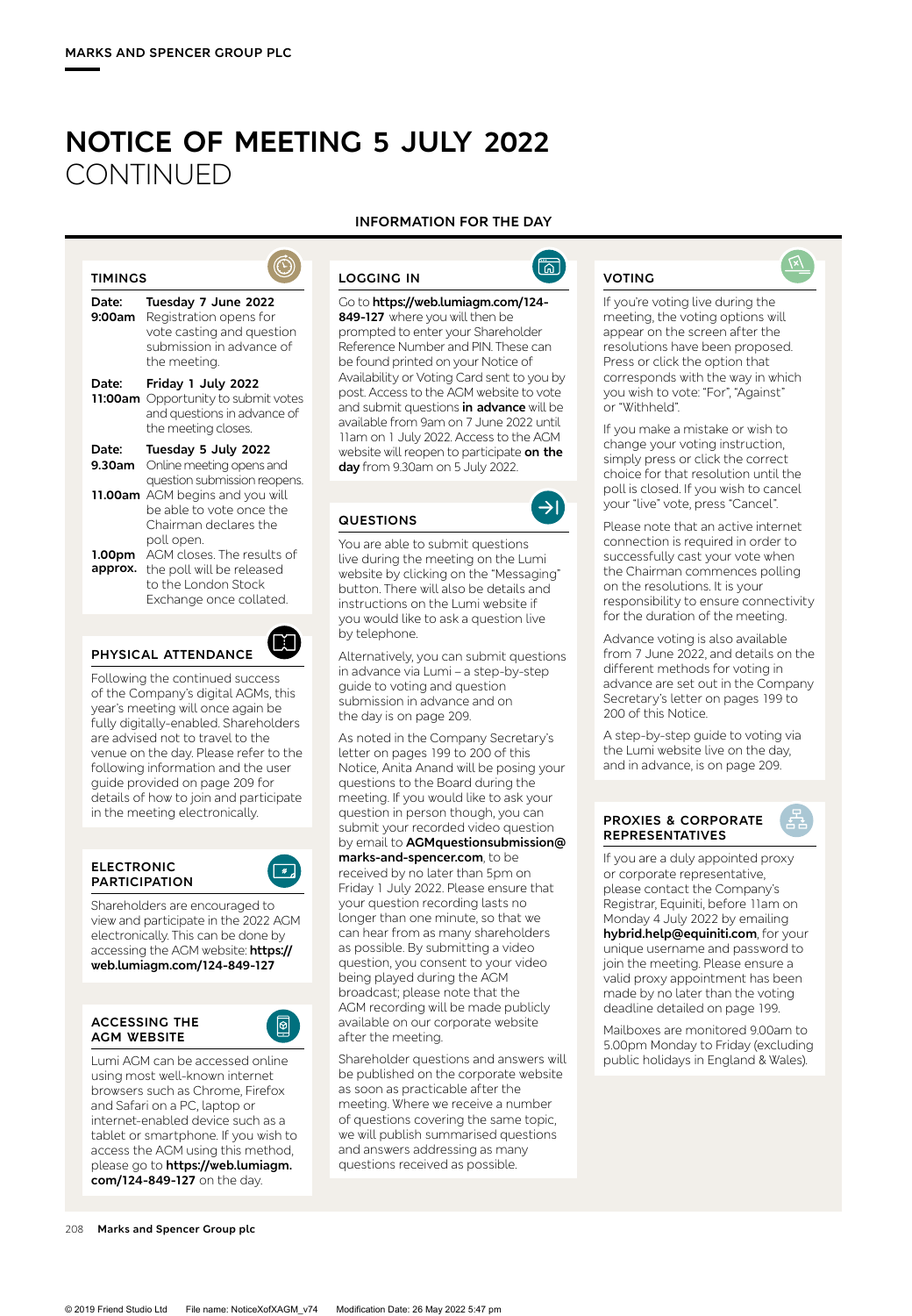in a



Go to **https://web.lumiagm.com/124-849- 127.** You will be prompted to enter your Shareholder Reference Number ("SRN") and PIN, both of which can be found on your Notice of Availability. If you do not have your SRN, please contact Equiniti by emailing **hybrid.help@equiniti.com** quoting your full name and address. When successfully authenticated, shareholders will be taken to the Home Page. **1**



To cast a proxy vote, select the voting button at the top of the screen. The resolutions and voting choices will be displayed within the navigation bar. Further instructions on how to vote can be found on the Home Page and at the top of the voting page. **2**

| <b>W</b> Looke          | 144011                                                                                                             |   |
|-------------------------|--------------------------------------------------------------------------------------------------------------------|---|
| --<br>$\sim$<br>$-4.05$ | Ante Romano, Balte, Browns<br><b>Benziellen 1:</b><br><b>Beauties Annual Bigsort and Accounts</b><br>Antonio Maria |   |
|                         | $10-1$                                                                                                             |   |
|                         | <b>Sentence</b>                                                                                                    | d |
|                         | <b>Hillard</b><br><b>AND A STATE OF THE</b>                                                                        | ö |
|                         | <b>Boremann</b> 1                                                                                                  | × |
|                         | <b>Benefiction 2:</b><br>Approve the Remuneration Reg<br>between the                                               |   |
|                         | ÷                                                                                                                  |   |
|                         | <b>Select</b>                                                                                                      | ö |
|                         | <b>STAND</b>                                                                                                       | w |

To vote, select your voting direction from the options shown on screen. To change your mind, simply select a different option.

**3**

Note: Proxy voting will close at 11am on Friday 1 July 2022.



Scroll down the full list of resolutions and bottom of the page, select the "Submit" button to send your vote.





During the proxy voting period, shareholders can submit a question by typing it into the "Messaging" feature.



The AGM will commence at 11am on Tuesday 5 July 2022. It can be accessed through the same platform: **https://web. lumiagm.com/124-849-127**. You will be prompted to enter your SRN and PIN, both of which can be found on your Notice of Availability.

**7**

| $\sim$ | <b>DEBRESS</b>                                   |
|--------|--------------------------------------------------|
| ÷      | Ave. Armore Coral & Country                      |
| ٠      | <b>Resolution 1:</b>                             |
| ×      | Receive Annual Report and Accounts               |
|        | the time motival                                 |
|        | <b>Common Common Common Common Common Common</b> |
|        | (m)                                              |
|        | <b>Resolution 2:</b>                             |
|        | Approve the Bernanovskies Report                 |
|        | <b>SERIE PRODUCT</b>                             |
|        | $\sim$ 0.000 $\sim$ 0.                           |
|        | (mn)                                             |
|        | <b>Brasileira</b> It                             |
|        | <b>Revised Archie Norman</b>                     |
|        | The Allen modern                                 |

For each resolution, select the choice corresponding with the way in which you wish to vote. When selected, a confirmation message will appear. To change your mind, simply press the correct choice which will override your previous selection. To cancel your vote, press "Cancel". **10**

#### **LUMI AGM PLATFORM GUIDE: ON THE DAY**



The meeting presentation will begin at the start of the AGM, when the Broadcast Panel will automatically appear at the side of the screen. You can expand and minimise the screen by pressing the Broadcast arrow at the top of the page. **8**



When the Chairman declares the poll open, a list of all resolutions and voting choices will appear on your device. Scroll through the list to view all resolutions. **9**



You can vote for all motions at the same time by clicking on the "Vote All" direction button at the top of the page. You will still be able to change your mind on individual motions if using this feature.

**11**



the messaging option in the navigation bar at the top of the page. Type your message within the chat box at the top of the messaging screen. Click the send button to submit. **12**

#### **LUMI AGM PLATFORM GUIDE: BEFORE THE AGM**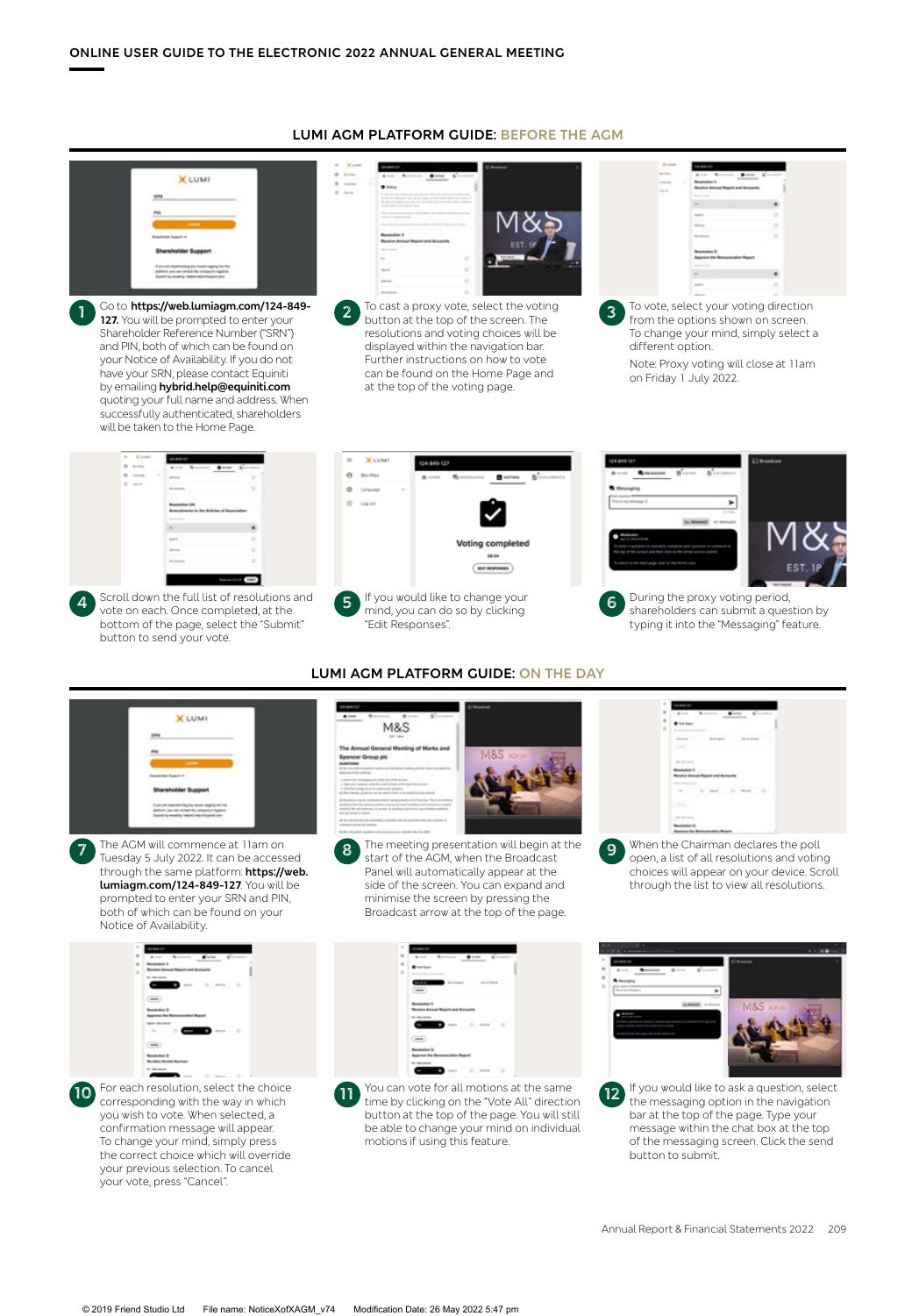#### **ANALYSIS OF SHARE REGISTER**

#### **Ordinary shares**

As at 2 April 2022, the Company had 141,039 registered holders of ordinary shares. Their shareholdings are analysed below. It should be noted that many of our private investors hold their shares through nominee companies; therefore, the actual number of shares held privately will be higher than indicated below.

| Range of shareholding       | Number of<br>shareholders | Percentage<br>of total<br>shareholders | Number of<br>ordinary<br>shares | Percentage<br>of issued<br>share capital |
|-----------------------------|---------------------------|----------------------------------------|---------------------------------|------------------------------------------|
| $1 - 500$                   | 74,666                    | 52.94                                  | 13,733,929                      | 0.70                                     |
| 501-1,000                   | 25,919                    | 18.38                                  | 19,330,681                      | 0.99                                     |
| 1,001-2,000                 | 20,501                    | 14.53                                  | 29,273,286                      | 1.49                                     |
| 2,001-5,000                 | 14,115                    | 10.01                                  | 43,036,371                      | 2.20                                     |
| 5,001-10,000                | 3,679                     | 2.61                                   | 25,240,066                      | 1.29                                     |
| 10,001-100,000              | 1,687                     | 1.20                                   | 37,776,214                      | 1.93                                     |
| 100,001-1,000,000           | 297                       | 0.21                                   | 112,756,675                     | 5.75                                     |
| 1,000,001-Highest           | 175                       | 0.12                                   | 1,677,758,122                   | 85.65                                    |
| Total                       | 141,039                   | 100                                    | 1,958,905,344                   | 100                                      |
| Category of shareholder     | Number of<br>shareholders | Percentage<br>of total<br>shareholders | Number of<br>ordinary<br>shares | Percentage<br>of issued<br>share capital |
| Private                     | 137,808                   | 97.71                                  | 152,855,826                     | 7.80                                     |
| Institutional and corporate | 3.231                     | 2.29                                   | .806.049.518                    | 92.20                                    |

| Total<br>. |  |  |
|------------|--|--|
|            |  |  |

#### **USEFUL CONTACTS**

#### **Marks and Spencer Group plc Registered Office**

Waterside House 35 North Wharf Road London W2 1NW Telephone +44 (0)20 7935 4422 Registered in England and Wales (no. 4256886)

#### **General queries**

Customer queries: 0333 014 8555 Shareholder queries: 0345 609 0810

#### Or email:

**chairman@marks-and-spencer.com** 

#### **Registrar/shareholder queries**

Equiniti Limited, Aspect House, Spencer Road, Lancing, West Sussex BN99 6DA, United Kingdom Telephone 0345 609 0810 and outside the UK +44 (0)121 415 7071

#### Online: **help.shareview.co.uk**

(from here, you will be able to securely email Equiniti with your enquiry).

#### **Students**

Please note, students are advised to source information from our website.

#### **Additional documents**

**Total 141,039 100 1,958,905,344 100**

An interactive version of our Annual Report is available online at **marksandspencer.com/annualreport2022**.

Additionally, the Annual Report (which contains the Strategic Report) is available for download in pdf format at **marksandspencer.com/annualreport2022**.

#### **General Counsel and Company Secretary**  Nick Folland

#### **2021/22 FINANCIAL CALENDAR AND KEY DATES**

| 5 July 2022                  | Annual General Meeting (11am)      |
|------------------------------|------------------------------------|
| 9 November 2022 <sup>*</sup> | Results. Half Year†                |
| 12 January 2023 <sup>*</sup> | Results, Quarter 3 Trading Updatet |

† Those who have registered for electronic communication or news alerts at **marksandspencer.com/thecompany** will receive notification by email when this is available.

Provisional dates.